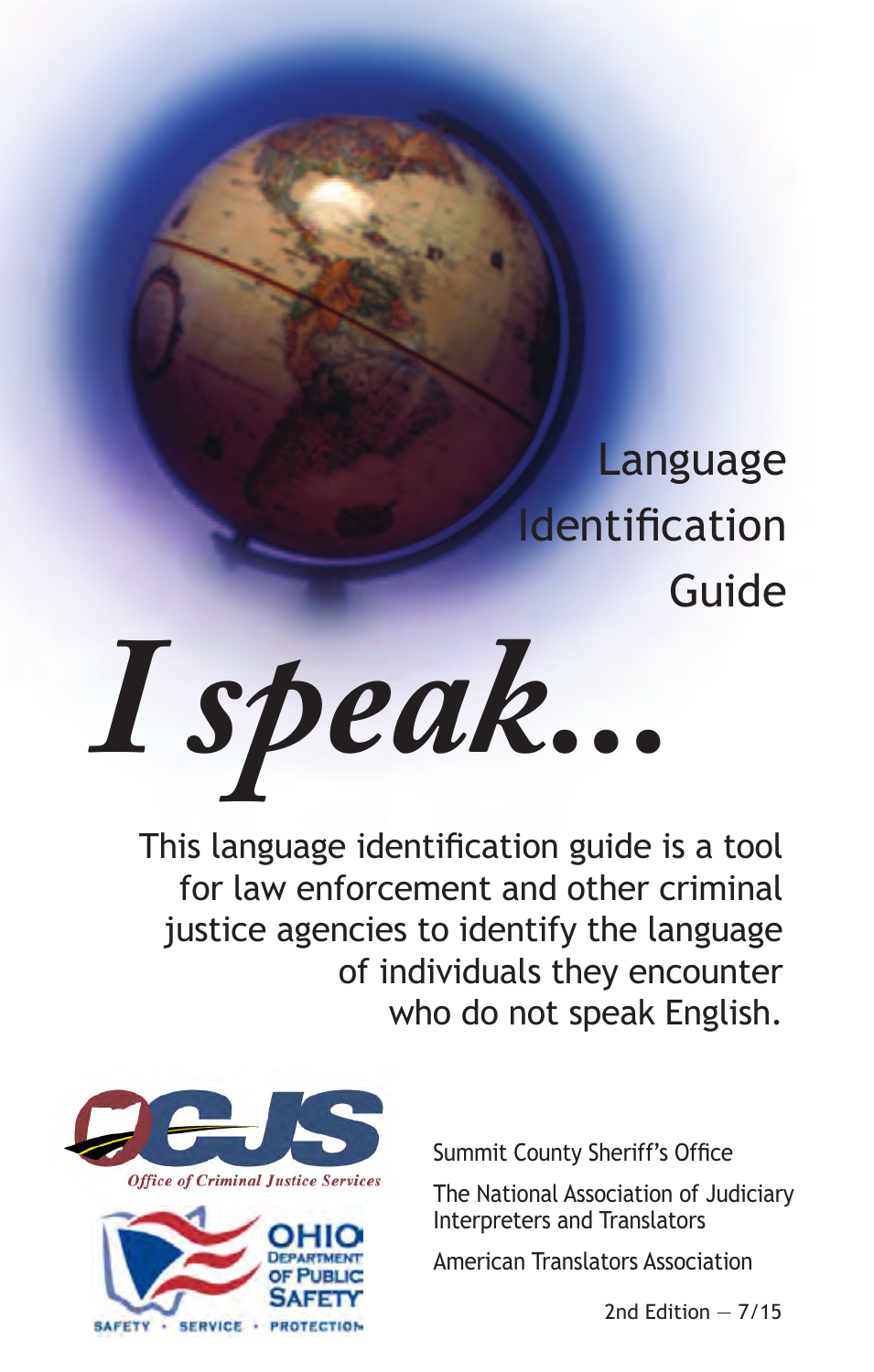

*The Purpose of This Language Identification Guide*

As the limited English proficient (LEP) population continues to increase in the state of Ohio and nationwide, the number of LEP defendants, victims, and witnesses processed through the Ohio criminal justice system will also increase. This guide can help to obtain interpretive services, which is the first step in working with LEP persons. It is also intended as a resource for the criminal justice community to ensure consistent and effective interaction with LEP persons.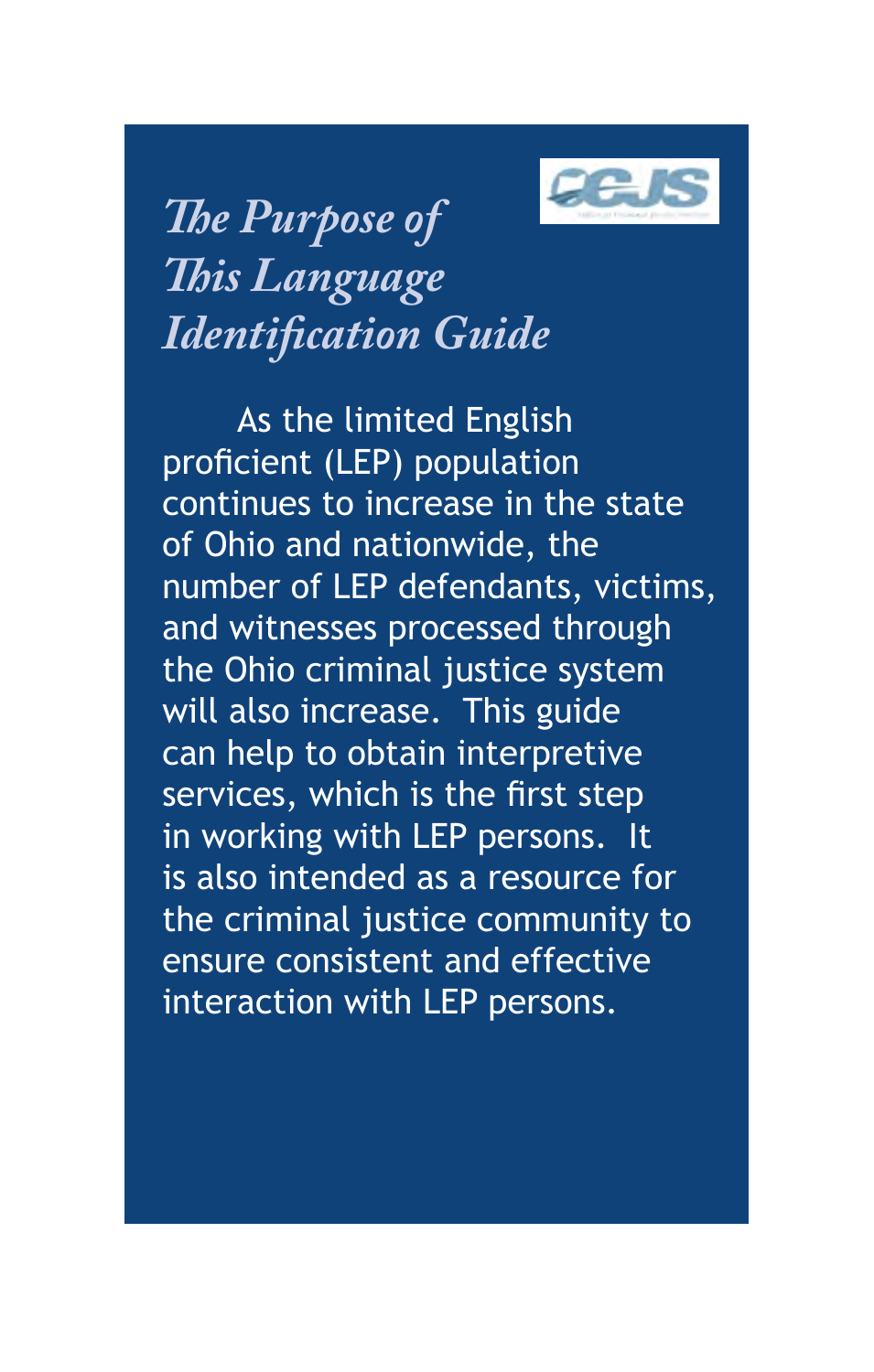

I speak...

# **Arabic** أنا أتحدث اللغة العربية

#### Armenian Ես խոսում եմ հայերեն

## **Bengali** আমী ঝংলা কথা বোলতে পারী

K

**Rosnian** Ja govorim bosanski

**Bulgarian** Аз говоря български

#### **Burmese** ကျွန်တော်/ကျွန်မ မြန်မာ လို ပြောတတ် ပါတယ်၊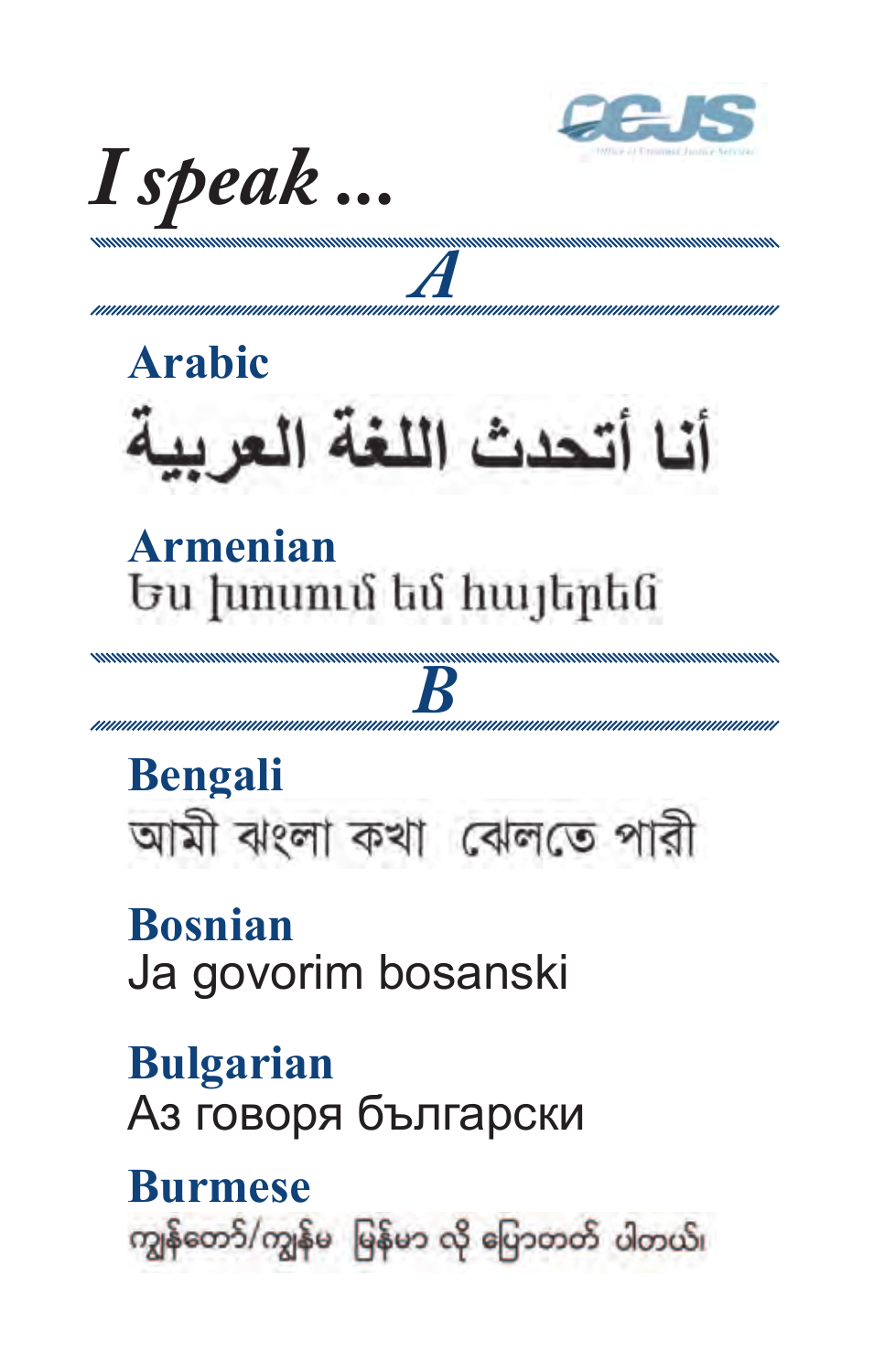# **Cambodian** ខ្ញុំនិយាយភាសាខ្មែរ

*C*

#### **Cantonese**

我講廣東話 我讲广东话

(Traditional)

(Simplified)

**Catalan** Parlo català

**Croatian** Govorim hrvatski

**Czech** Mluvím česky

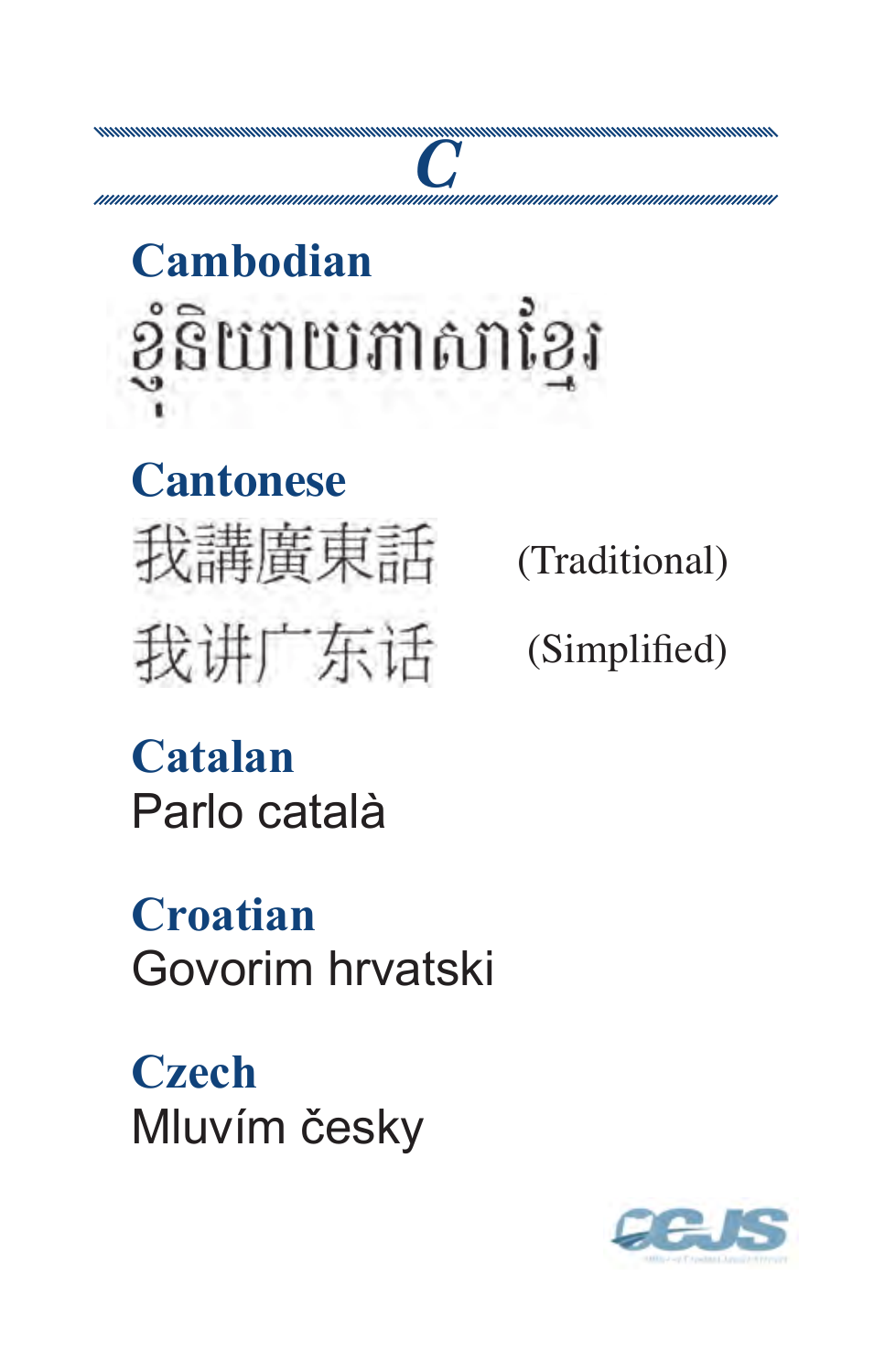

Ich spreche Deutsch

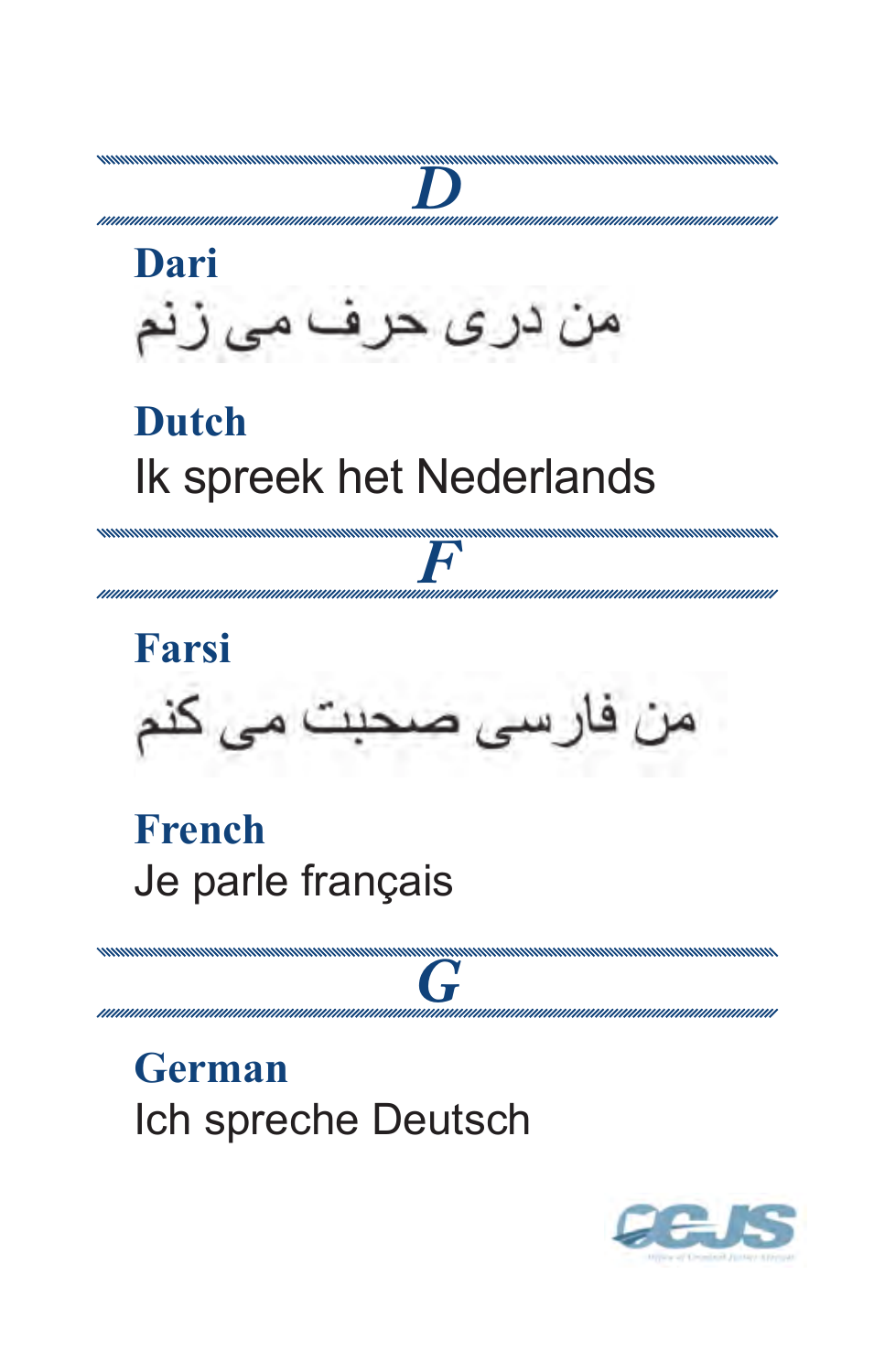

# **Hindi** मैं हिंदी बोलता हूँ।

**Hehrew** אני מדבר עברית

**Haitian Creole** M pale kreyòl ayisyen

# $\boldsymbol{H}$

 $\boldsymbol{G}$ 

Gujarati હુ ગુજરાતી બોલુ છુ

**Greek** Μιλώ τα ελληνικά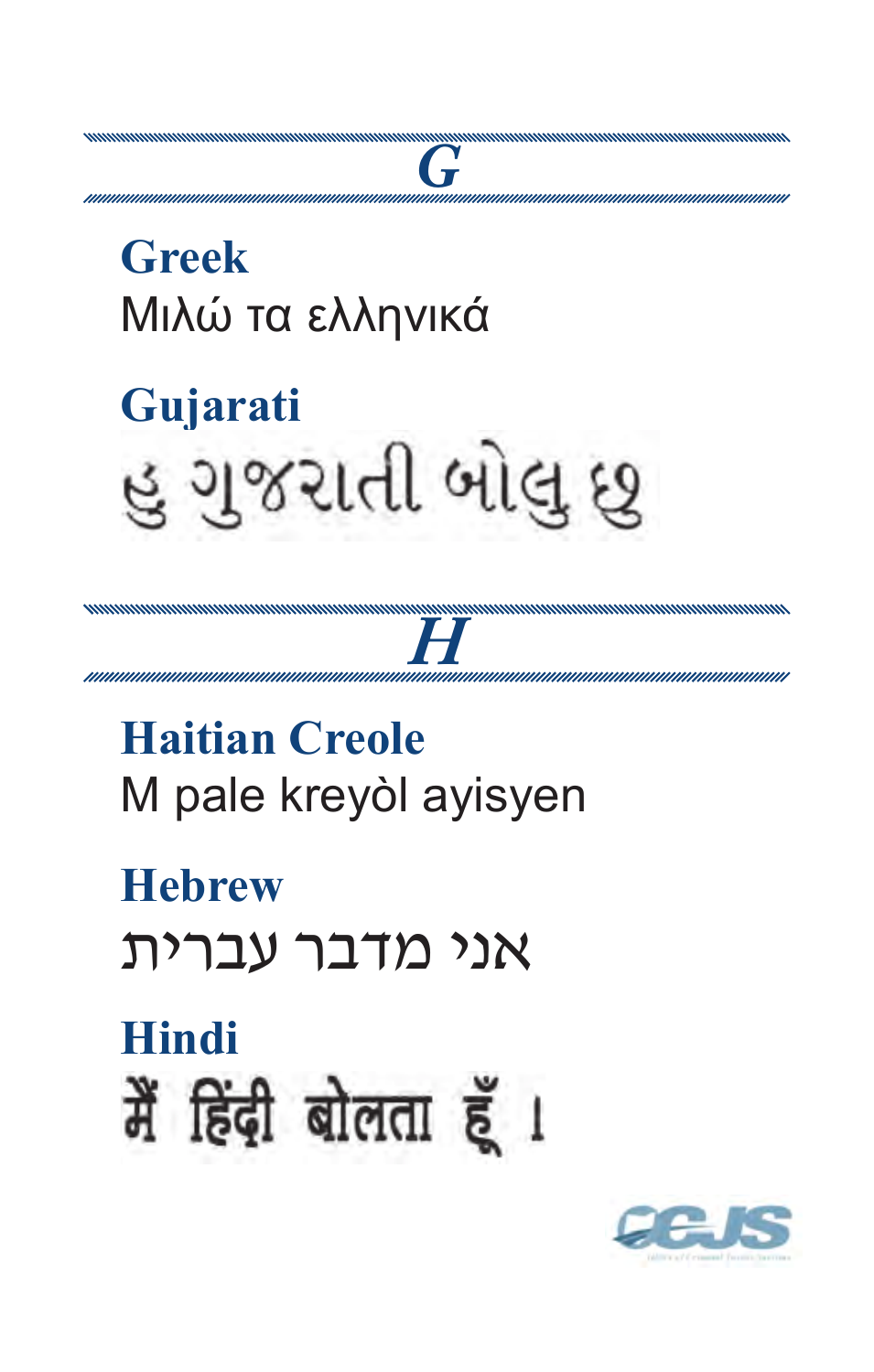#### **H**mong Kuv has lug Moob

#### **Hungarian** Beszélek magyarul

**Ilocano** Agsaonak ti Ilokano

**Italian** Parlo italiano

**Japanese** 私は日本語を話す

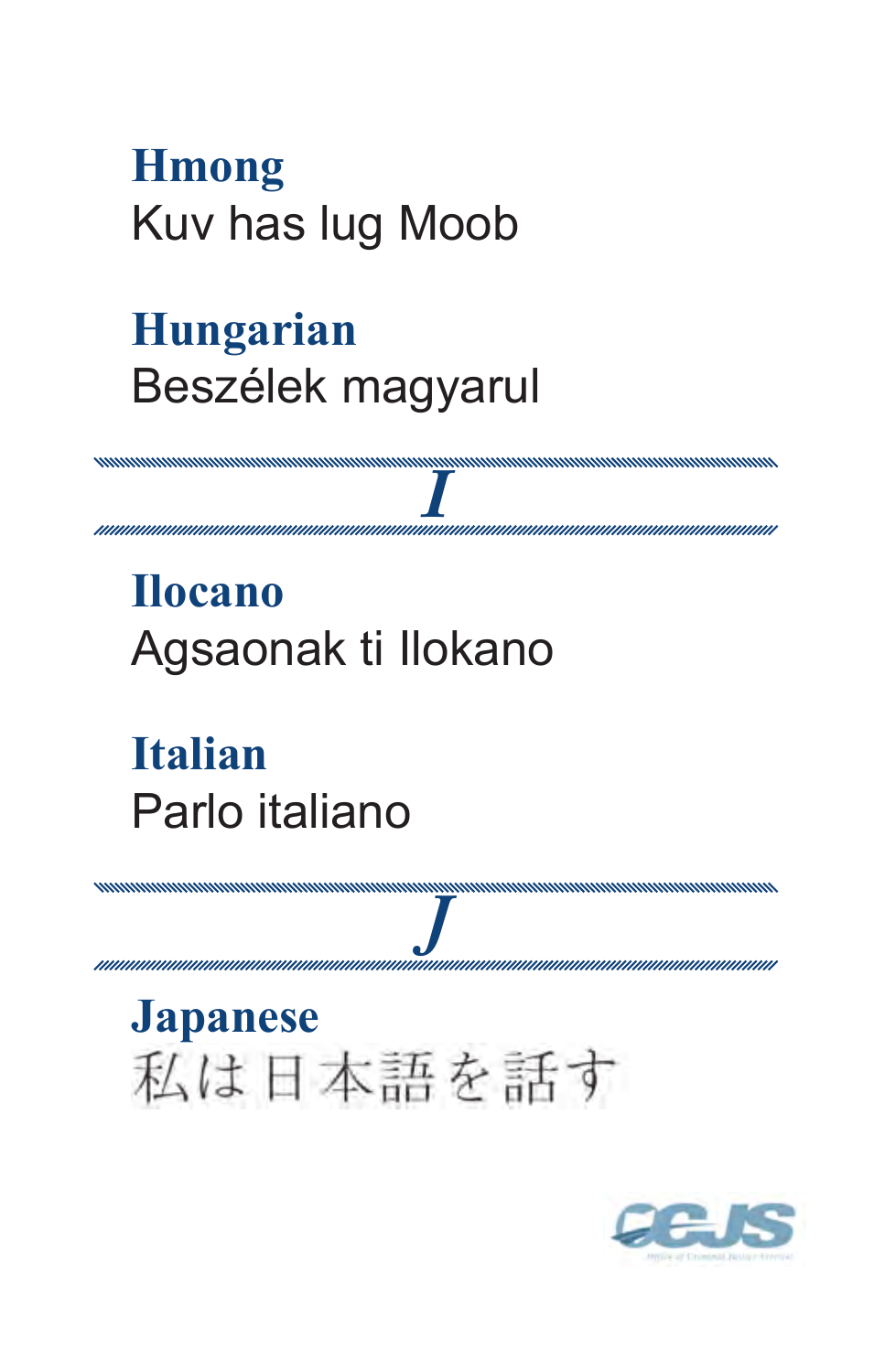#### **Kackchiquel** Quin chaqüic ká chábal ruin rí tzújon cakchiquel

**Korean** 한국어 합니다

#### **Kurdish** man Kurdii zaanim

Kurmanci man Kurmaanjii zaanim

**Laotian** ຂອຍປາກພາສາລາວ

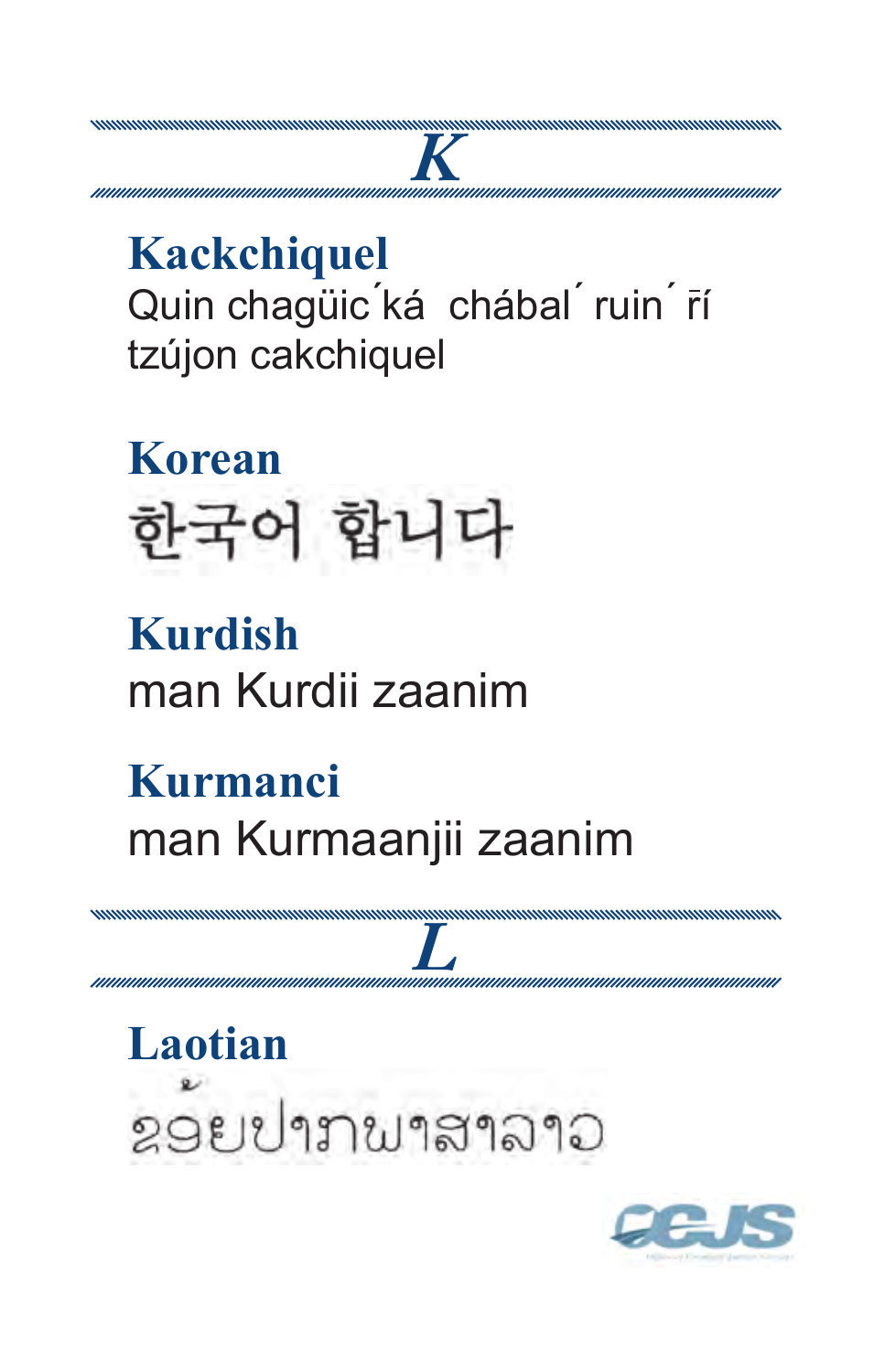#### Latvian Es runâju latviski

#### Lithuanian Að kalbu lietuviškai

**Mandarin** (Traditional) 我講國語 我讲国语/普通话 (Simplified)

#### Mam

Bán chiyola tuj kíyol mam

Mon 30 ဟို အငျဝ်မည်

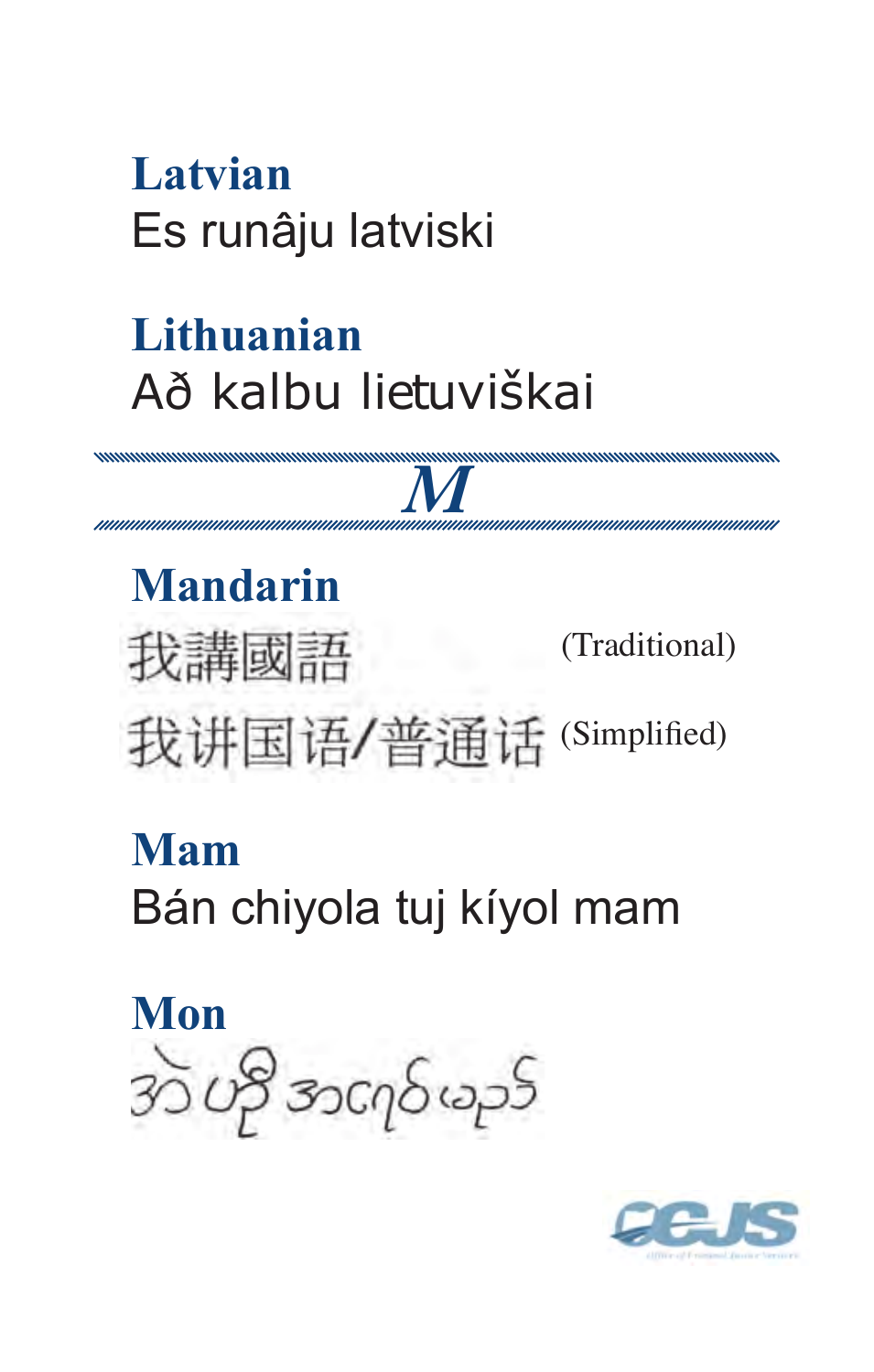#### **Norwegian** Jeg snakker norsk

# *P*

*N*



#### **Polish** Mówię po polsku

#### **Portuguese**

Eu falo português do Brasil *(for Brazil)*

Eu falo português de Portugal *(for Portugal)*

**Punjabi**ਮੈਂ ਪੰਜਾਬੀ ਬੋਲਦਾ/ਬੋਲਦੀ ਹਾਂ।

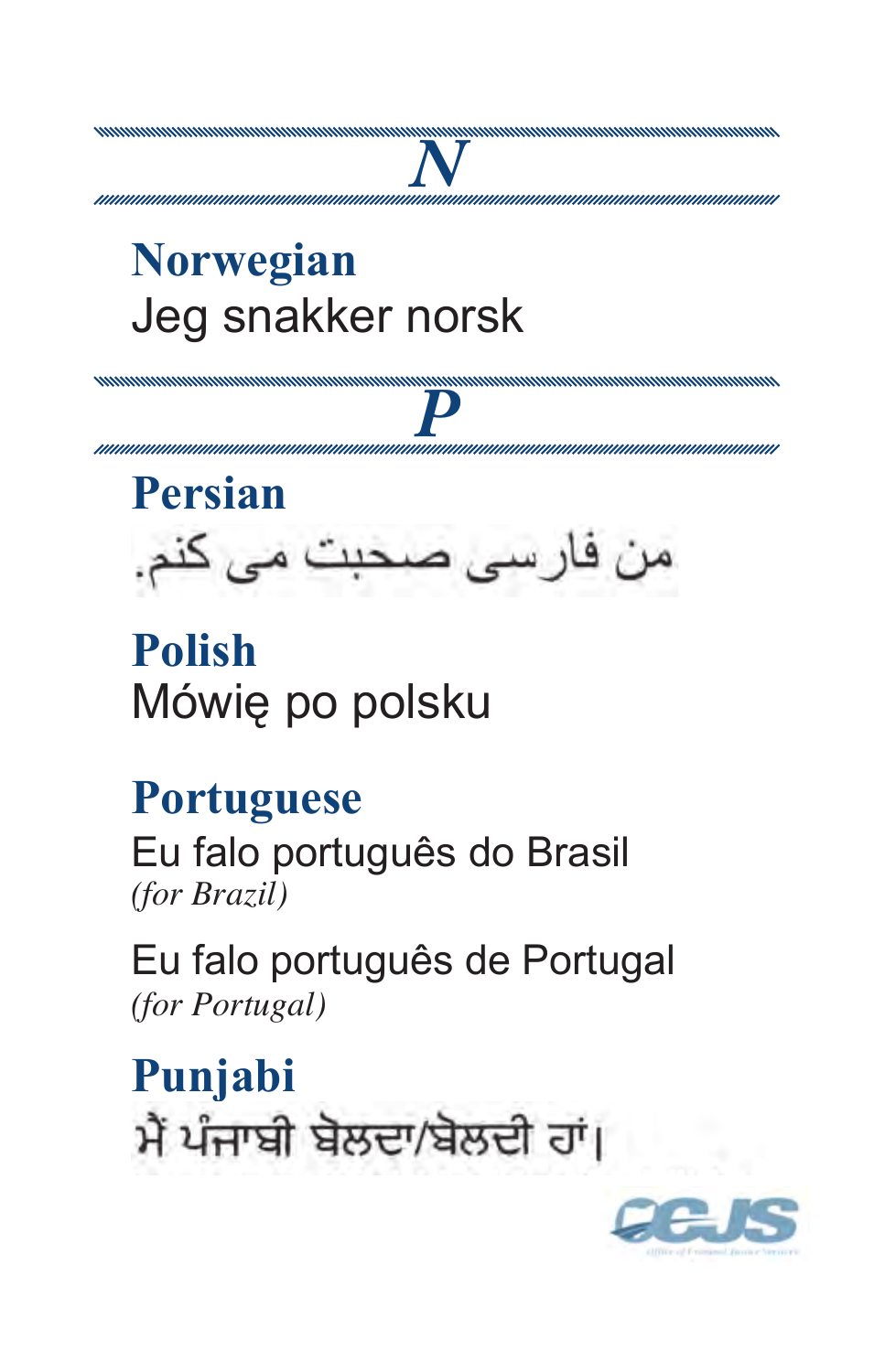#### Qanjobal Ayin tí chí wal q'anjob'al

**Quiche** In kinch'aw k'uin ch'e quiche

Romanian Vorbesc românește

**Russian** Я говорю по-русски

**Serbian** Ја говорим српски

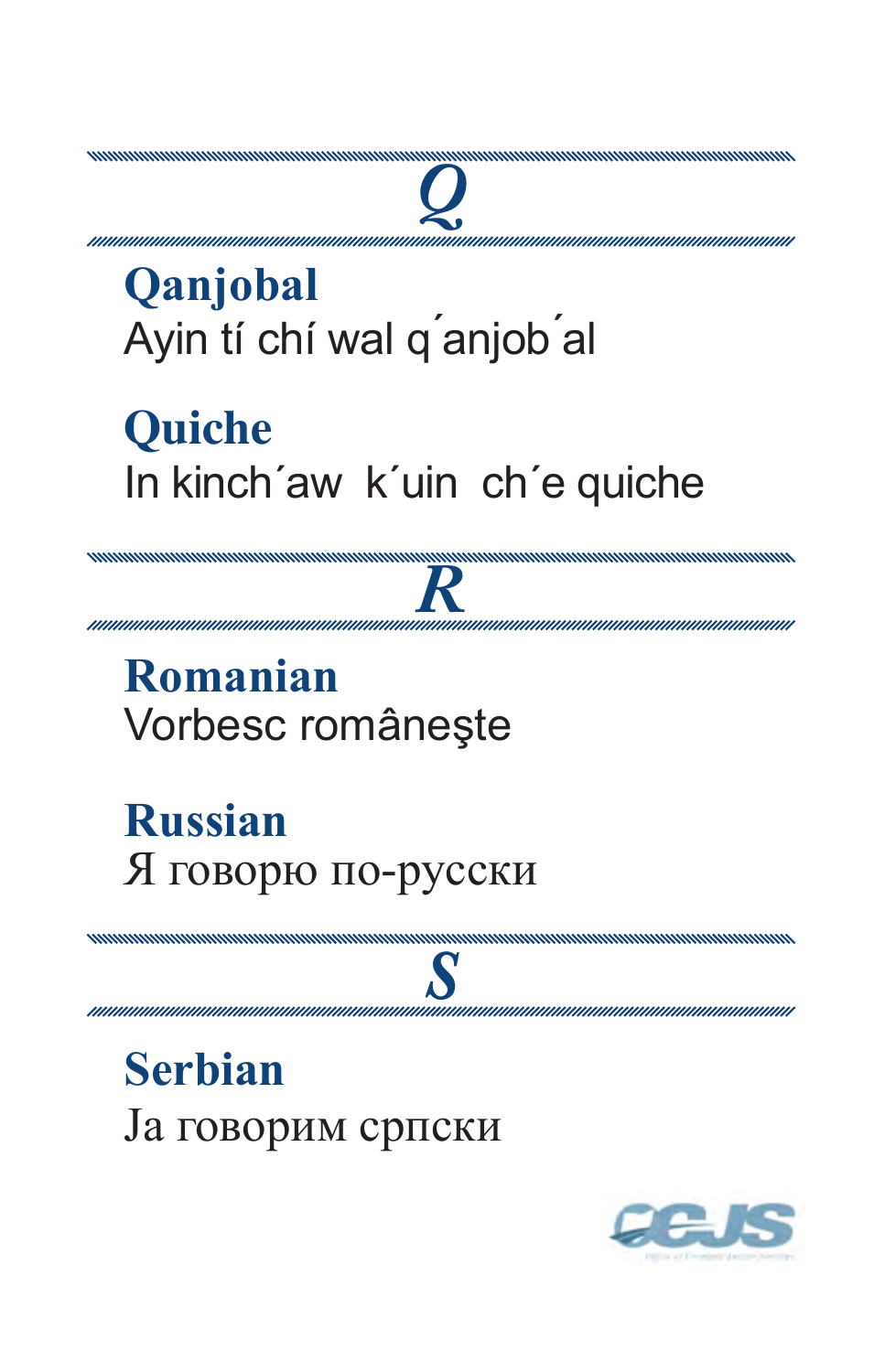#### **Sign Language (American)**

*S*





**SIGN, SIGN LANGUAGE** 

### **Slovak** Hovorím po slovensky

#### **Somali**

Waxaan ku hadlaa af-Soomaali

#### **Spanish**

Yo hablo español

#### **Swahili**

Ninaongea Kiswahili

#### **Swedish**

Jag talar svenska

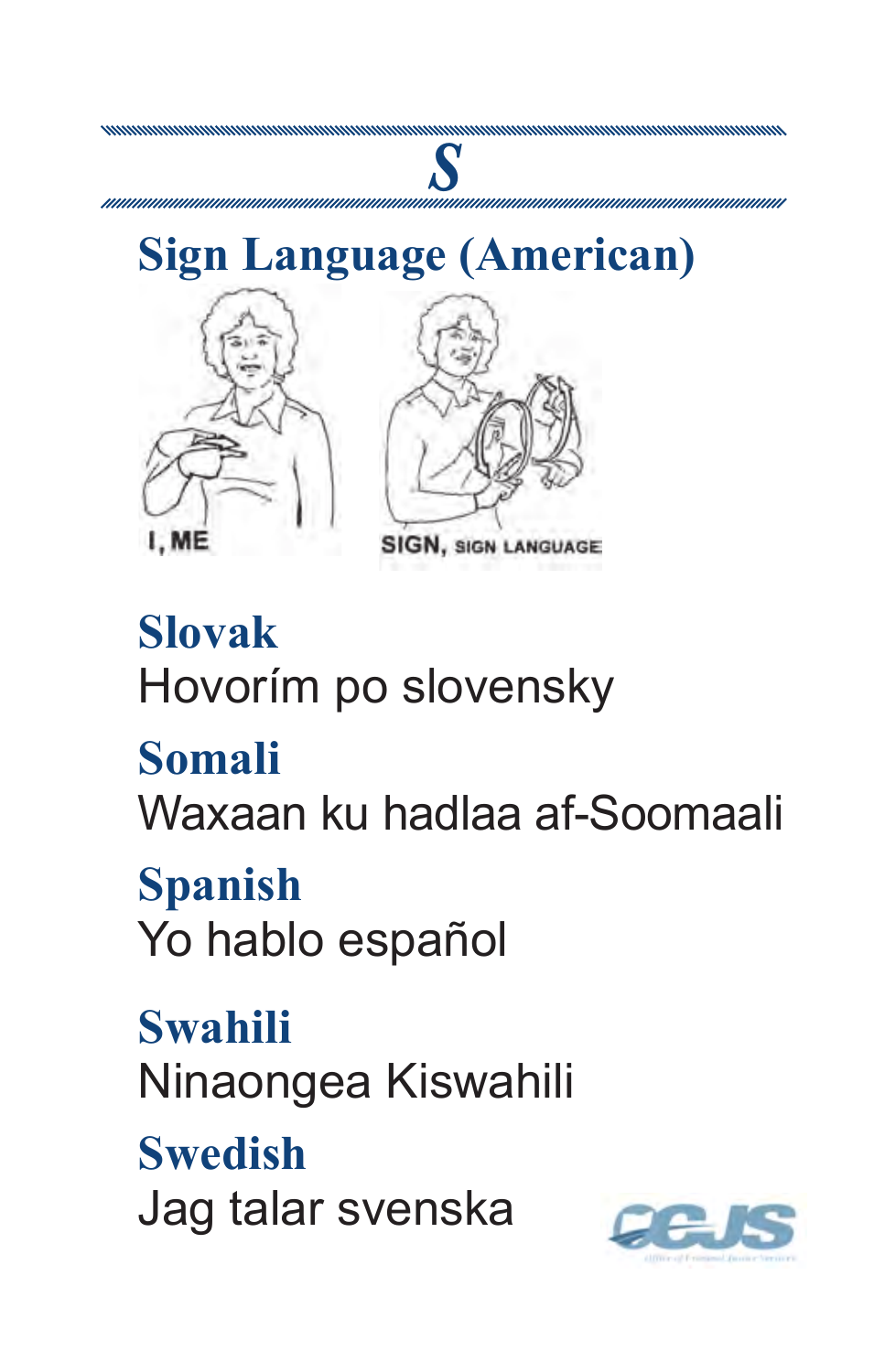### **Tagalog** Marunong akong mag-Tagalog

Thai พูดภาษาไทย

**Turkish** Türkçe konuşurum

**Ukrainian** Я розмовляю українською мовою

Urdu میں اردو بولتا ہوں

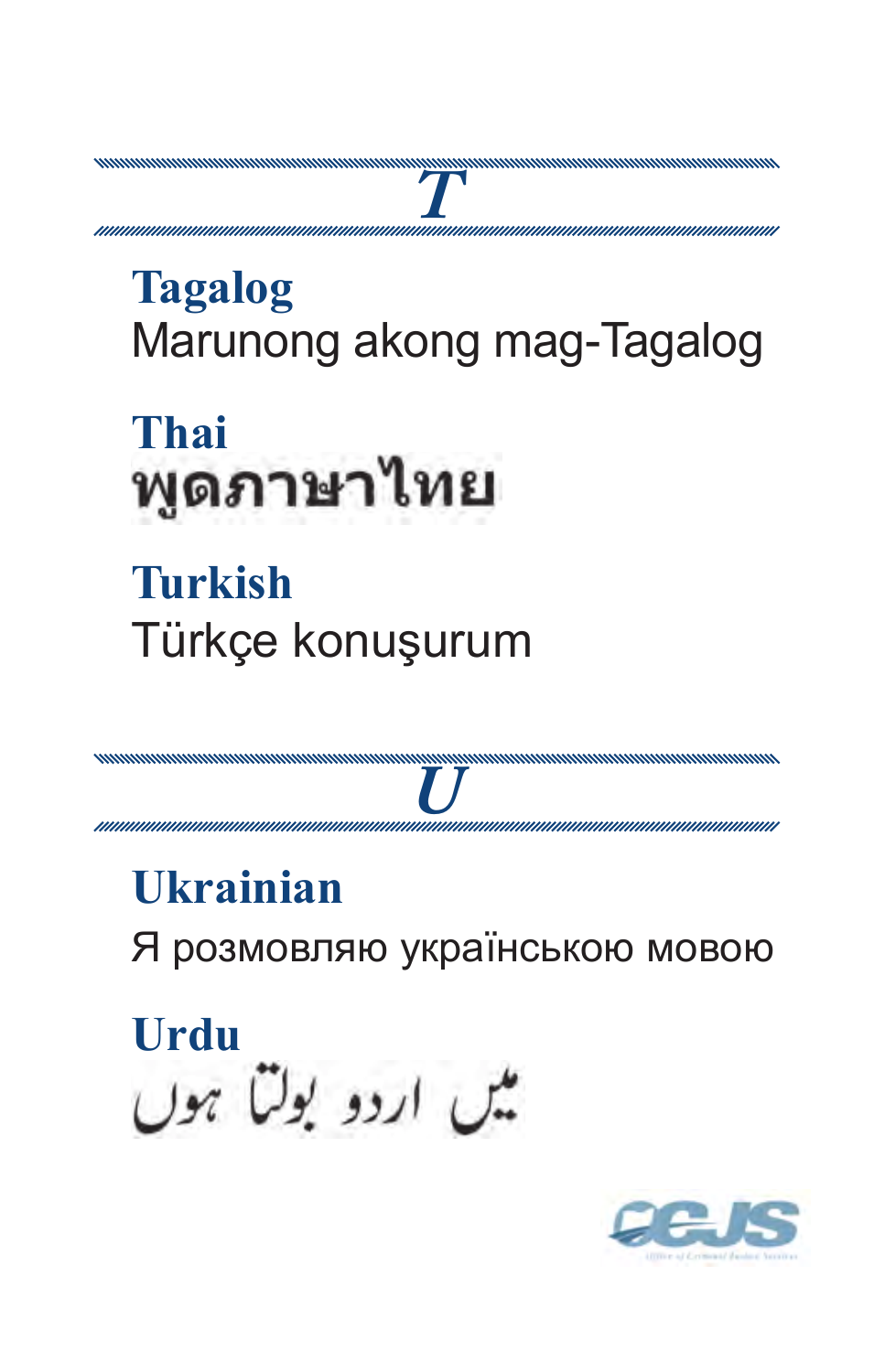#### **Vietnamese** Tôi nói tiêng Việt

 $\boldsymbol{W}$ 

Y

## **Welsh** Dwi'n siarad

#### **Xhosa** Ndithetha isiXhosa

#### **Yiddish** דיש איך רעז

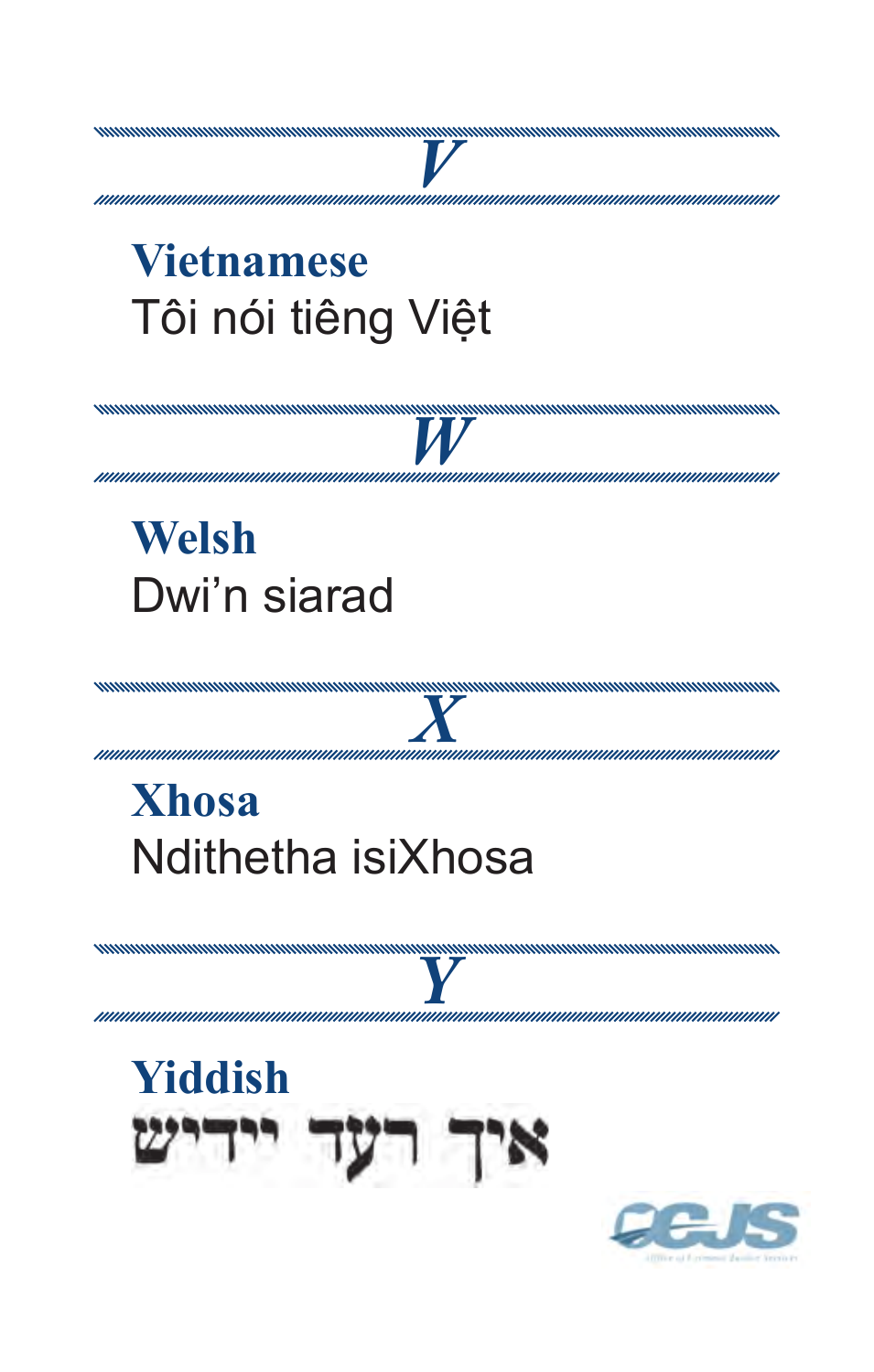#### **Yoruba** Mo nso Yooba

### Zulu Ngiyasikhuluma isiZulu

 $\overline{Z}$